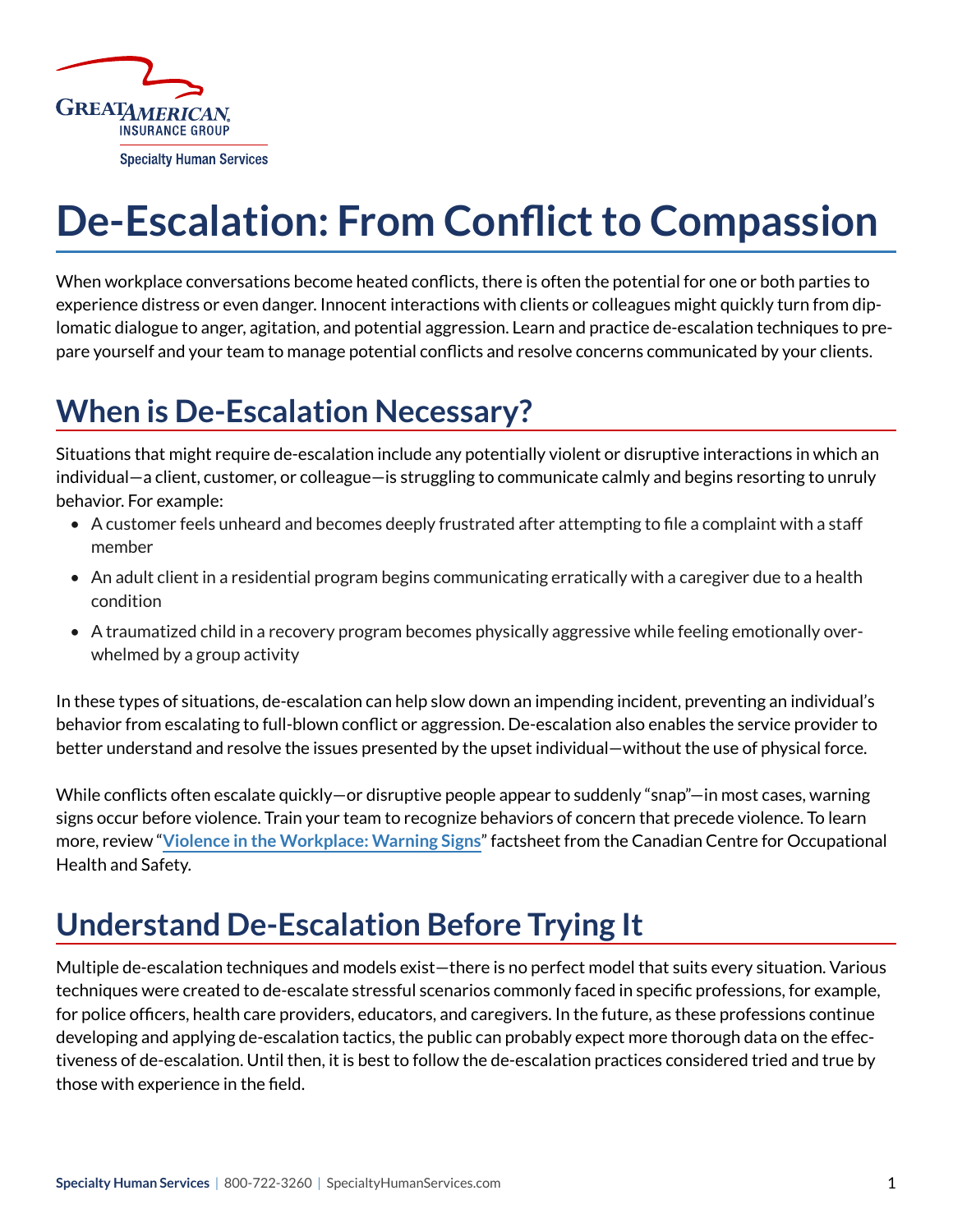Before attempting de-escalation in a real-life situation, reflect on "**[5 Tips from Force Science on De-Escalation](https://www.policeone.com/crisis-intervention-training/articles/5-tips-from-force-science-on-de-escalation-tactics-cftKqoOWGC7SGopa/)  [Tactics](https://www.policeone.com/crisis-intervention-training/articles/5-tips-from-force-science-on-de-escalation-tactics-cftKqoOWGC7SGopa/)**" shared by former law enforcement officer Duane Wolf in a 2017 article on PoliceOne.com. Wolf explains that understanding these tips helps individuals deploy de-escalation tactics more effectively:

- 1. **De-escalation is an integrated response.** Verbal responses, persuasion, and empathy are key components of de-escalation, but there's more to it than talking and listening. Wolf recommends practicing de-escalation in situational training exercises and learning specific tactics to use in different situations.
- 2. **Success relies on human connection.** De-escalation cannot occur if the upset individual is completely unable or unwilling to listen. Be aware if an individual's state prevents them from reasoning or even recognizing your presence. If appropriate, consider making a single loud noise to get the individual's attention, and then immediately revert to calm, pleasant conversation.
- 3. **De-escalation requires self-control.** Many professionals skilled in de-escalation also practice breathing techniques and calming exercises, or complete "stress inoculation training." Managing your own emotional and physical responses to stress will prepare you to remain calm during a stressful interaction.
- 4. **Outcomes matter most.** Wolf explains that when walking into an escalating conflict, it is helpful—if possible—to gain a baseline understanding of the situation at hand. But in the moment, when attempting to de-escalate the conflict, your desired outcomes are more important than the underlying causes of the incident. Focus on the goal of preventing violence and achieving calm communication, and don't get distracted by the upset individual's personal details.
- 5. **Sometimes things still go wrong.** Wolf writes that "Dealing with people in crisis is difficult… the response you get is beyond your control." Do your best to control your own de-escalation efforts, and don't blame yourself if an upset individual does not respond as desired. Continue practicing and evaluating your de-escalation techniques to gain skill over time.

Wolf's tips provide a solid foundation for professionals who might need to apply de-escalation tactics in practice, whether at a food bank, a residential program, a daycare, or any type of human services organization.

# **How to De-Escalate Stressful Situations**

Effective de-escalation requires honed conflict management skills, situational awareness, and self-regulation. Your team can practice and apply a combination of these skills to create a de-escalation approach most appropriate for the types of conflict that arise in your unique environment.

In **[another PoliceOne.com article](https://www.policeone.com/use-of-force/articles/de-escalation-3-factors-that-affect-success-UAMnUAvB2UAqqAEI/)**, Duane Wolf explains that professionals should focus on reducing combative energy in conflict situations: "in a confrontation, all parties add or subtract from the emotional responses that can heighten or lessen the stressors." While attempting to de-escalate, try to lessen combative energy and restore peace by:

- Actively listening to the upset individual; using paraphrasing and body language to demonstrate that you are listening
- Showing empathy by verbally identifying the emotions the individual is feeling
- Adding calm energy by slowing down your movements and speech, pausing during a conversation, and lowering your voice

Demonstrating empathy and establishing an environment of trust can sometimes go a long way in de-escalating a potential conflict. If you sense that an upset individual is primarily attempting to resolve a problem, complain,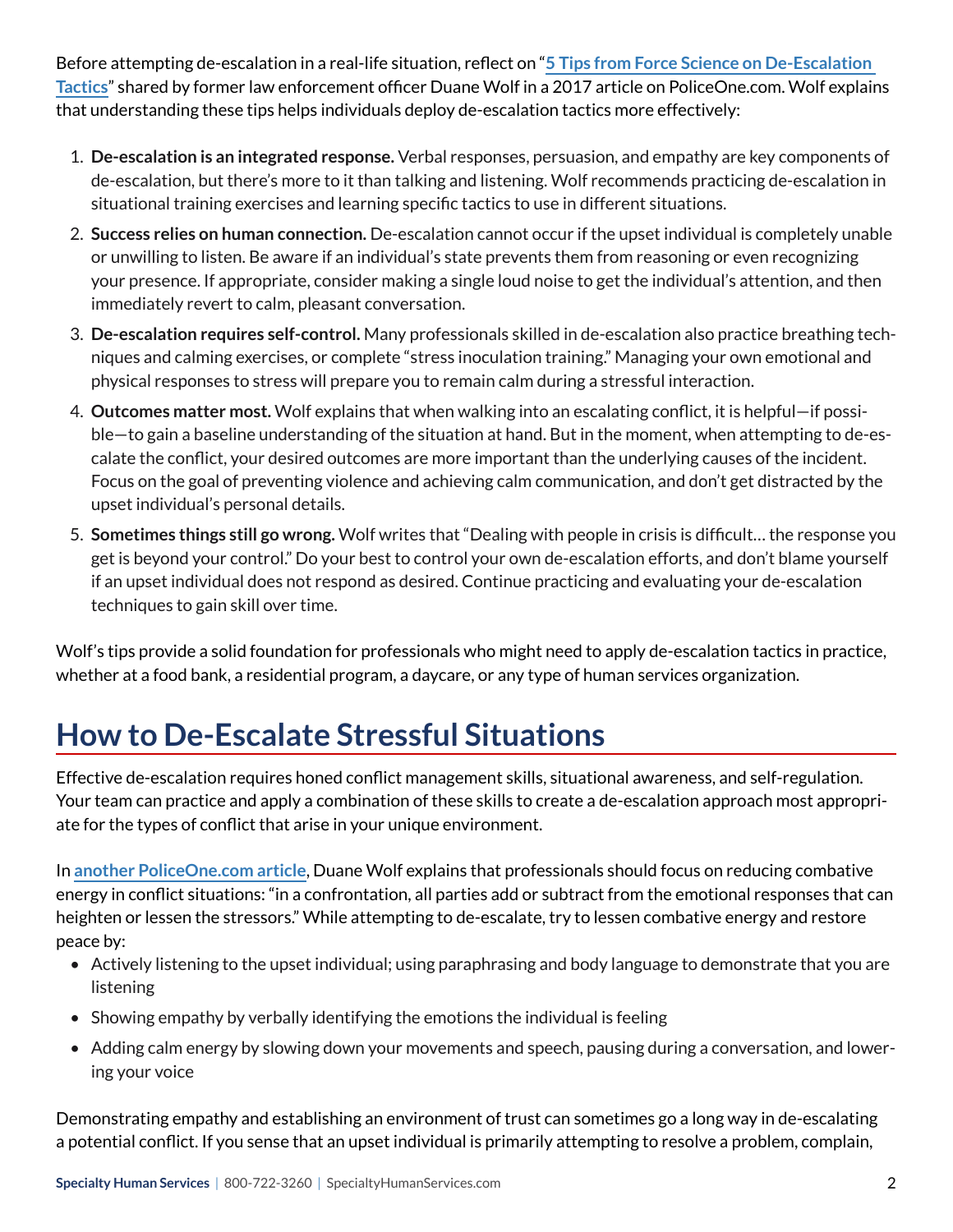or vent, then begin by using **[active listening skills](https://www.forbes.com/sites/womensmedia/2012/11/09/10-steps-to-effective-listening/#24b334943891)** and providing the listening ear that the individual needs. Sometimes this approach will effectively de-escalate or resolve the conflict. Also, follow the related "**[Top 10 De-Escala](https://www.crisisprevention.com/Blog/CPI-s-Top-10-De-Escalation-Tips-Revisited)[tion Tips](https://www.crisisprevention.com/Blog/CPI-s-Top-10-De-Escalation-Tips-Revisited)**" recommended by the Crisis Prevention Institute.

Chuck Joyner, another PoliceOne.com columnist and former CIA, FBI, and SWAT service member, recommends "**[7 Easy Steps to Successful De-Escalation.](https://www.policeone.com/community-policing/articles/7-easy-steps-to-successful-de-escalation-qnEVXC0JUTR0j4w0/)**" These steps—while seemingly simple—might be challenging to apply during a stressful situation because they require self-control. Review Joyner's article for all seven steps, or start with these:

- **Don't be a jerk.** Never provoke a person who is already visibly upset.
- **Don't speak a single mean word.** "If you start out nice, you can always get mean, but if you start out mean, you can never be nice." Keep your words, tone, and body language kind and calm as long as possible.
- **Don't make it personal.** Remain professional and objective; recognize that disruptive people are working through their own issues—it's not about you.

If you struggle to de-escalate the conflict or identify what the disruptive individual needs, then set and communicate clear boundaries. Do not tolerate the individual behaving outside of the boundaries you set. Also try asking a question that Joyner recommends: "Is there anything I can say or do that will get you to comply with my commands?" If the individual refuses to comply—or is unable to comply—then you can determine that approach is needed. You will also be prepared to document the chain of events that led you to initiate an alternative approach.

If an individual is completely unresponsive to de-escalation attempts, then enact your backup plan. Have a plan based on the specific situation and the professional standards for your industry—to use other methods to resolve the conflict. In some situations, involving trained professionals to use physical restraints or force might be necessary. Follow your organizational policies and defer to law enforcement or other authorities when appropriate.

# **Additional Resources**

Explore these resources to develop de-escalation tactics most suitable for your industry, facilities, and client demographic. Provide ample training and support to your staff as you hone your conflict resolution, situational awareness, and self-regulation skills.

### **For health care professionals:**

- **[De-Escalation in Health Care](https://www.jointcommission.org/-/media/tjc/documents/resources/workplace-violence/qs_deescalation_1_28_18_final.pdf?db=web&hash=DD556FD4E3E4FA13B64E9A4BF4B5458A)** (The Joint Commission)
- **[Joint Commission Issues De-Escalation Guidebook for Healthcare Facilities and Workers](https://www.psqh.com/analysis/joint-commission-issues-de-escalation-guidebook-for-healthcare-facilities-and-workers/)** (Patient Safety & Quality Healthcare)
- **[Strategies to De-Escalate Aggressive Behavior in Psychiatric Patients](https://www.ncbi.nlm.nih.gov/books/NBK379399/)** (Agency for Healthcare Research and Quality)
- **[Crisis Intervention in Dealing with Violent Patients: De-Escalation Techniques](http://paetc.org/wp-content/uploads/2014/10/De-escalation-PACE.pdf)** (PAETC)
- **[The Art of De-Escalation: Five Steps for Managing Aggressive Patients](https://www.medpagetoday.com/nursing/nursing/82157)** (MedPage Today)

### **For professionals working with youth:**

- **[How to Calm the Agitated Student](https://www.interventioncentral.org/behavior_calm_agitated_student)** (Intervention Central)
- **[20 Tips to Help De-Escalate Interactions with Anxious or Defiant Students](https://www.kqed.org/mindshift/43049/20-tips-to-help-de-escalate-interactions-with-anxious-or-defiant-students)** (KQED)